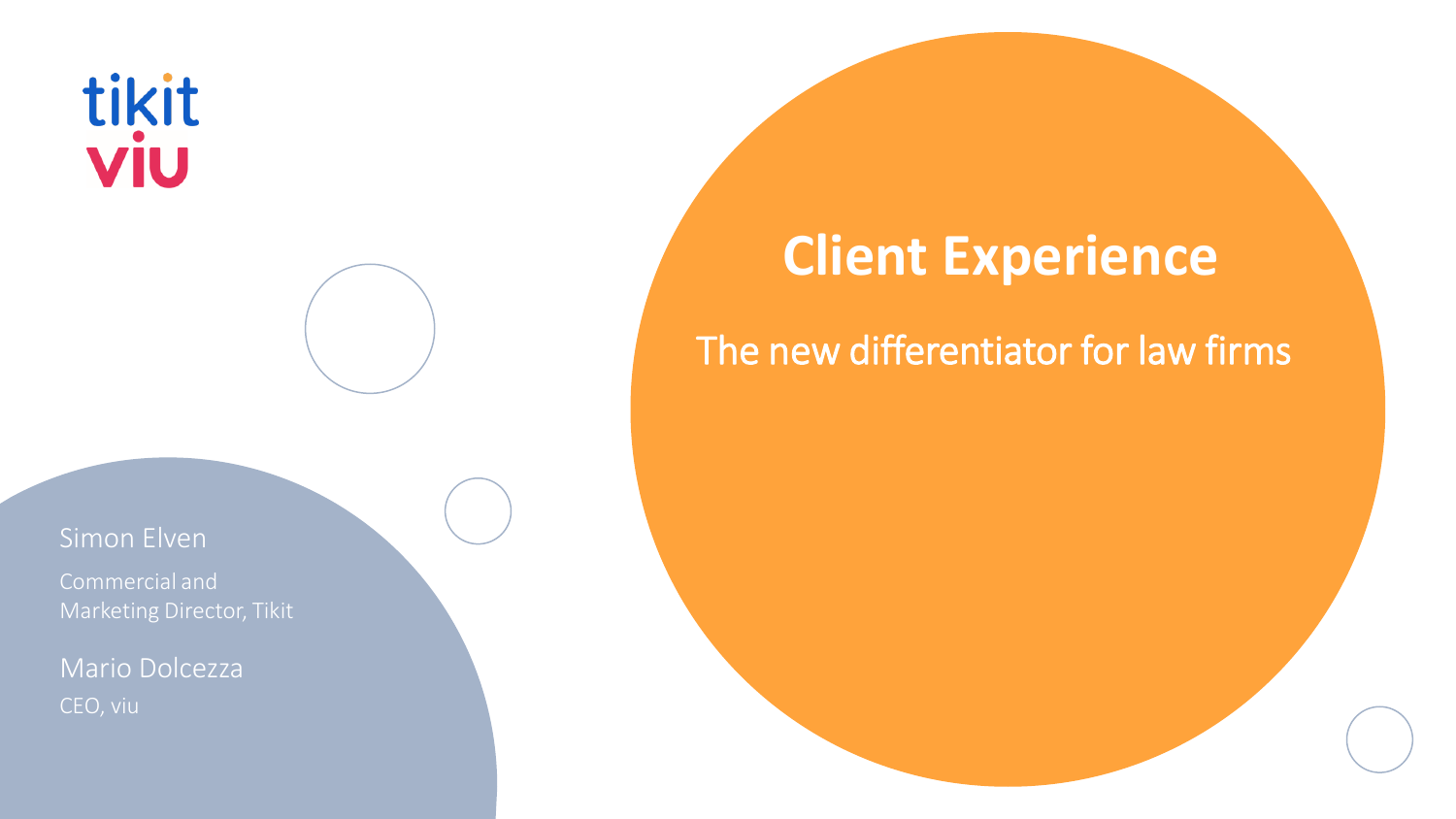### **Relevant Research**

**Client Experience** The new differentiator for law firms LexisNexis' The Future of Law. Since 1818.

tikit

Lexis-Nexis and University of Cambridge's Judge Business School



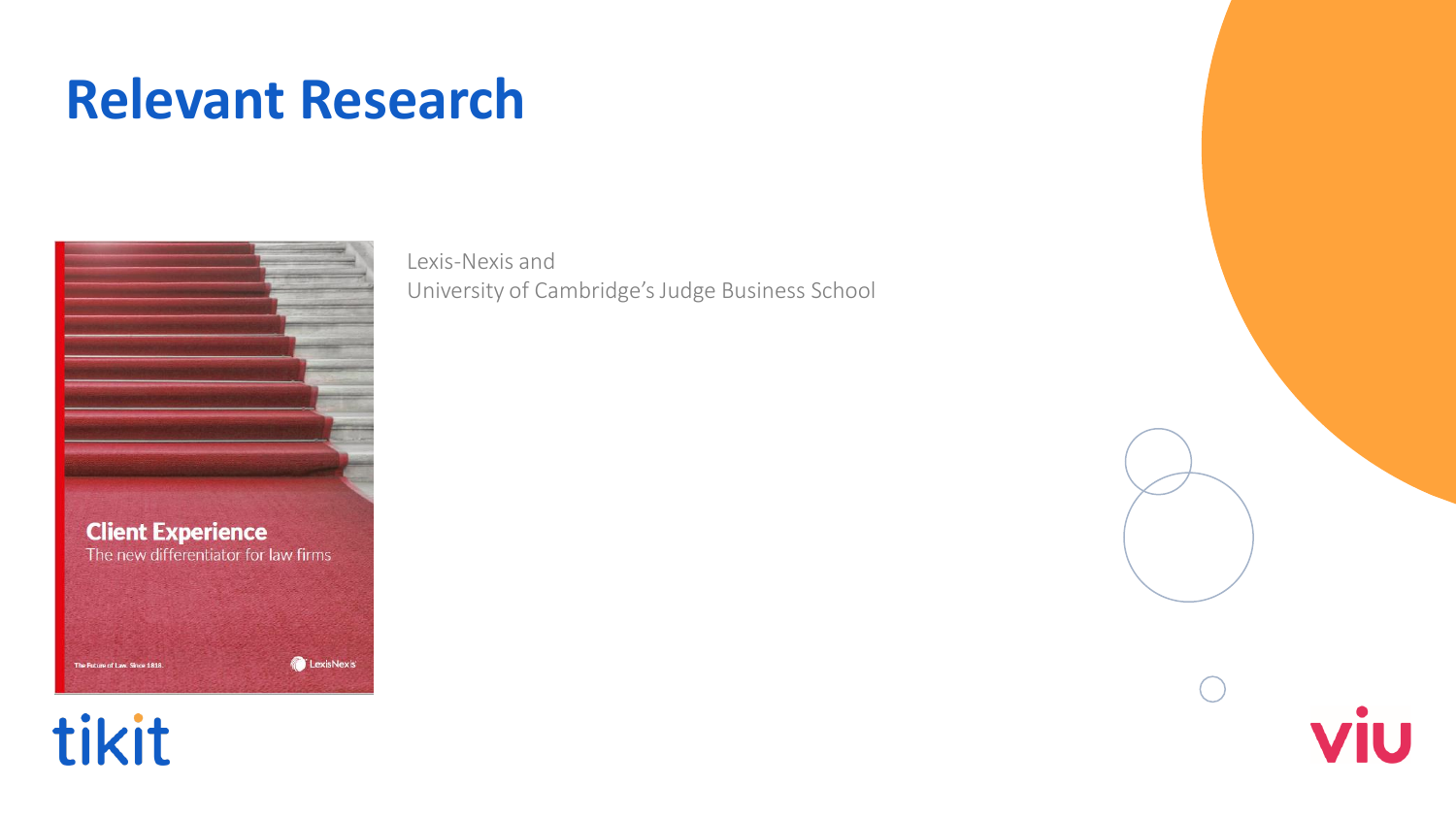## **Variation in Approach to Client Experience**

#### Strong

- Invested in studying client journeys
- Attention given to client experience
- Feedback/Account Reviews
- Clear process for reaching resolutions
- Client engagement as a KPI
- Client engagement integral to recruitment

# tikit

#### **Tentative**

- Inconsistent ad hoc engagement processes
- Problem resolution more onerous – less joined up
- Good personal relationships not cascading down
- Disconnects require remediation by partner
- Difficult to manage balance between transaction / relation based business
- Need for revenues prioritised over long term relationships
- See client engagement as "project" rather than key strategy

#### Modest

- Utilise technologies well but lack thorough adoption
- Tends to be partner specific interest
- Inconsistency towards engagement across firm
- Learning from resolution not disseminated
- Clients notice inconsistencies working only with chosen partners

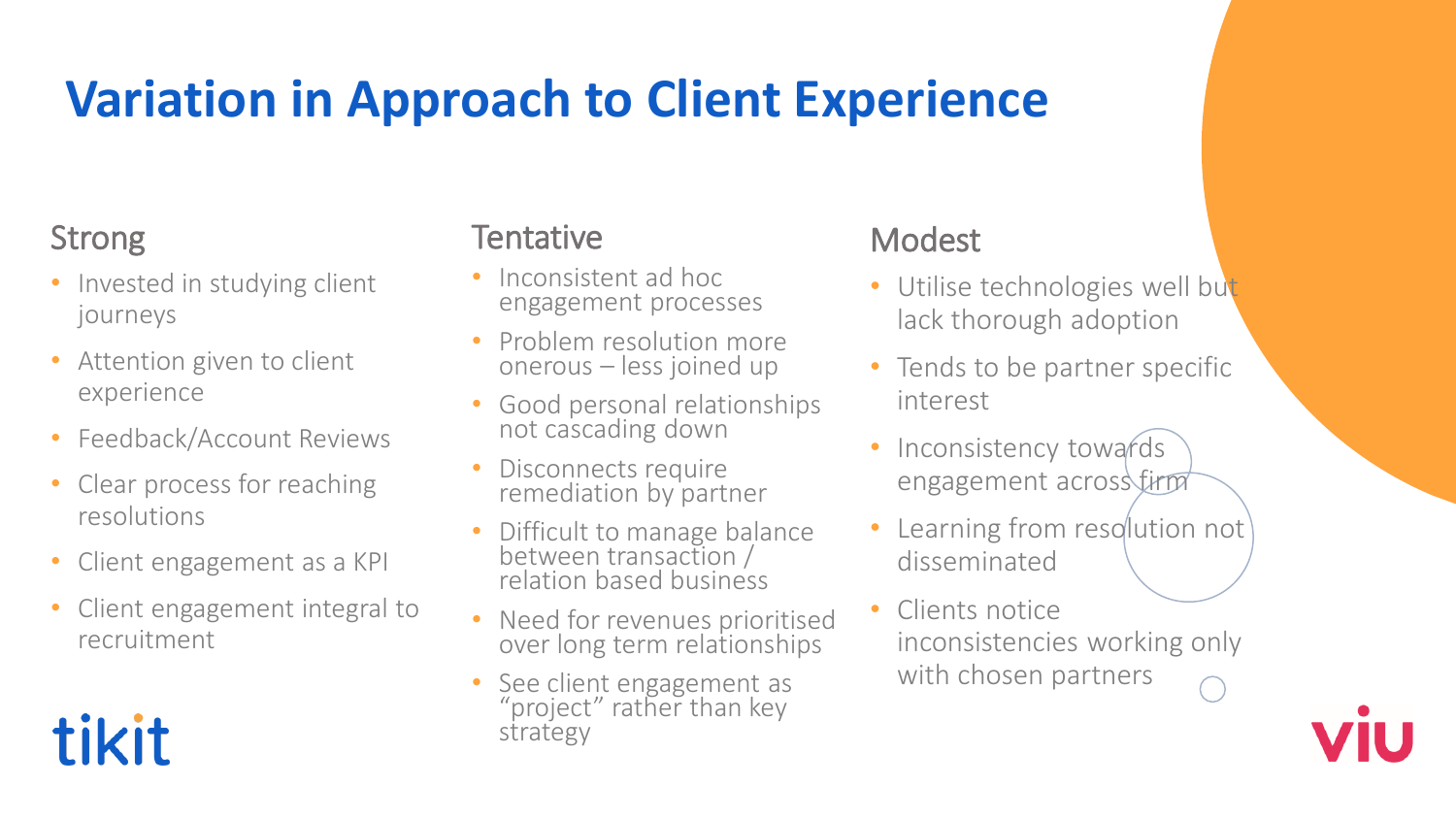# **Does client experience matter?**

Research shows that it could be a differentiator



Procurement processes "blur" the value of client experience. Introduce 3rd party between firm and client Reduces value or client connections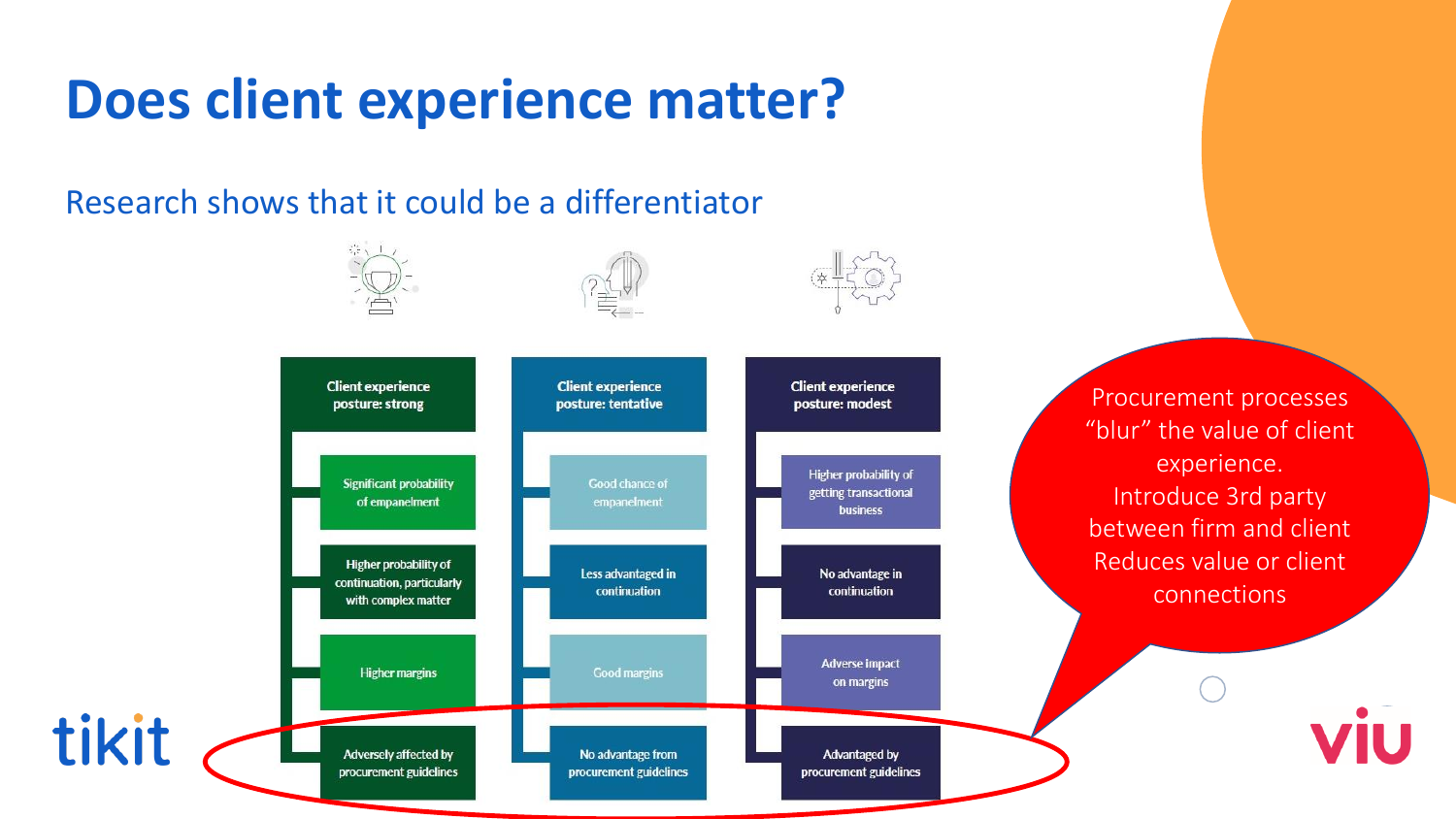## **Research Parameters**

#### Posture towards Client Experience





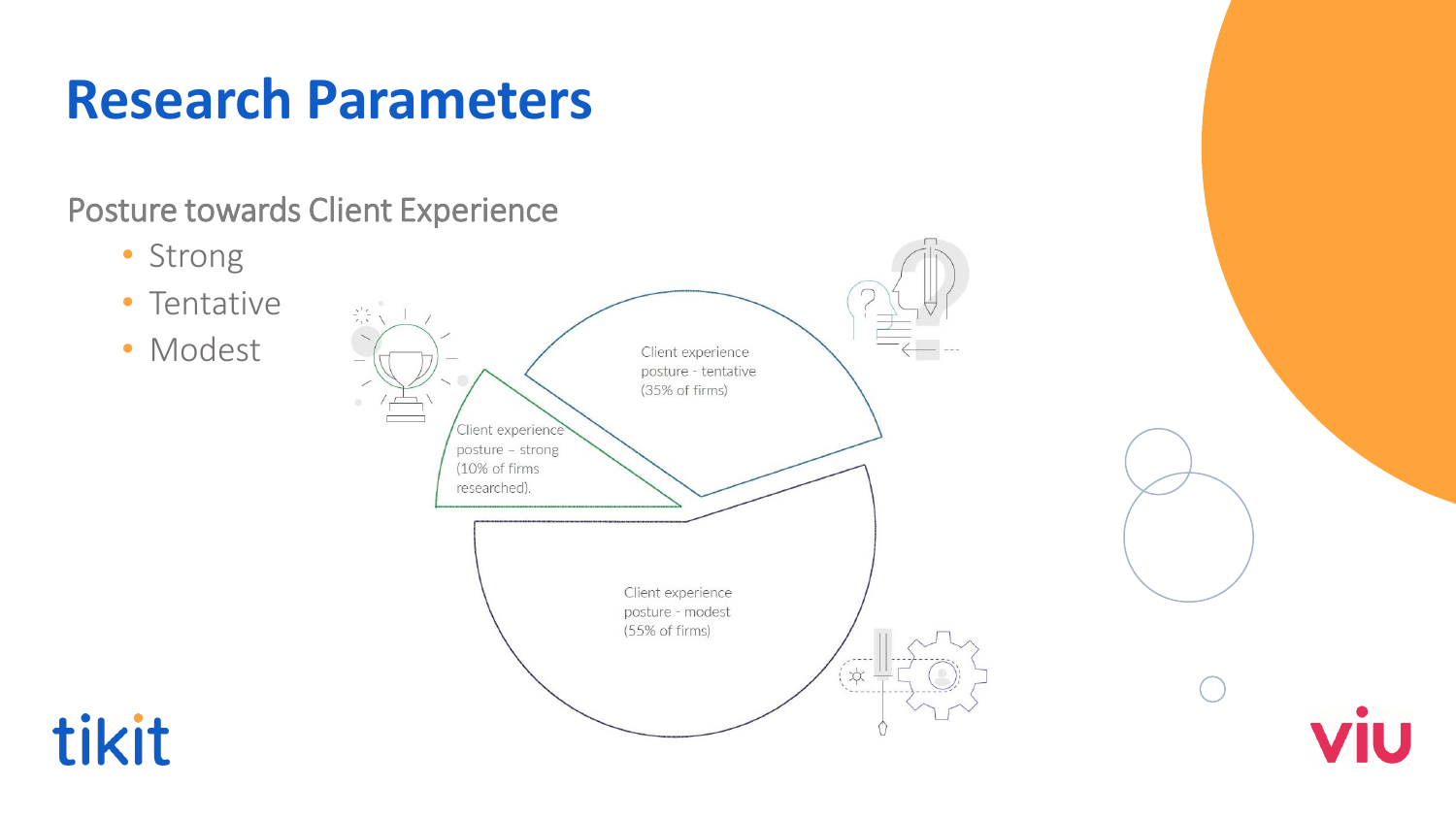### **Recommendations – Law Firms**

Truly understand what it means to be a client

Improve the client experience through structured processes

Focus on value networks to improve collaboration in the ecosystem

- Differentiation between delivering an experience distinct from delivering services.
- Focus on the essence of the relationship as apart from transactions
- Develop an understanding of the client, values, pressures, constraints & persona.
- Employ tools such as empathy maps

tikit

- Study the client journey
	- Identify pain points & find solutions
	- Commit to positive outcomes
	- Invest in tech and tools
- Focus on value networ
- Embody deep collaboration among providers
- Share a good fit around capabilities, incentives & cultures
- Overall experience integrated more into consistent client experience / journey
- Customise client value through cocreation
- Give voice to the client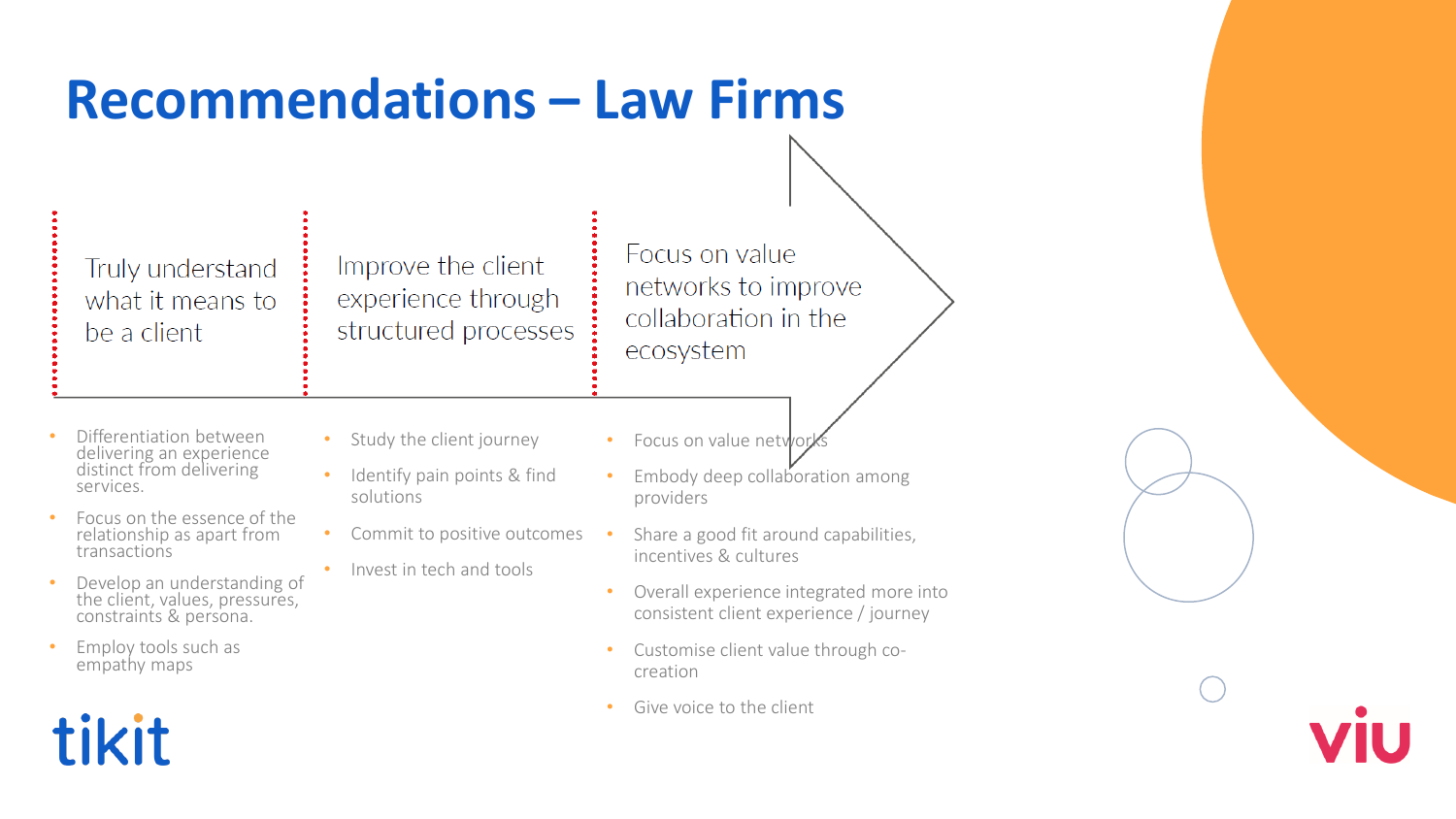# **Client Feedback**

- What we've seen
- Relatively informal mechanisms
- Complex and intensive (resource and cost) programmes
- All tend to not to be inclusive
- Feedback tends not to be effectively used within the firm



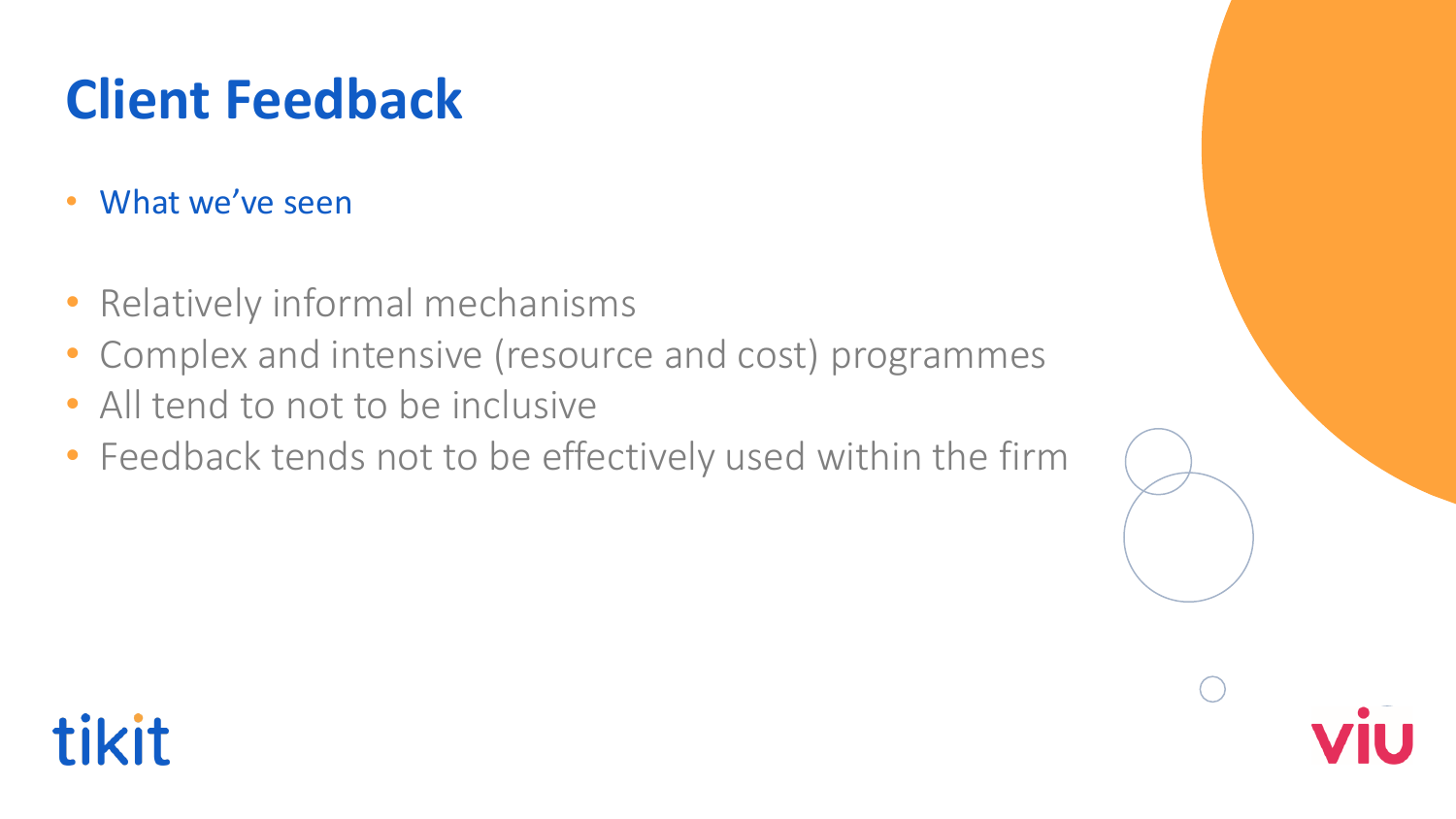# **What Tikit/viu advocate**

#### Comprehensive and inclusive client feedback programme

- Automated and simple
	- 'gotta catch em all'
	- Maximise participation
	- Minimum effort
	- No 'self-selection'
- Dealing with feedback institutionalised
	- Accountability
	- Automatic escalation
	- Seen as an opportunity not a chore
	- Understanding that if not dealt with, public review is the next option
- CX weaved into the fabric of the firm
	- Integrated with CRM
	- Feedback scores exposed at every level
		- Firm
		- **Department**
		- Individual
	- Feedback used to moderate marketing activity
	- Feedback used to continuously enhance the client experience